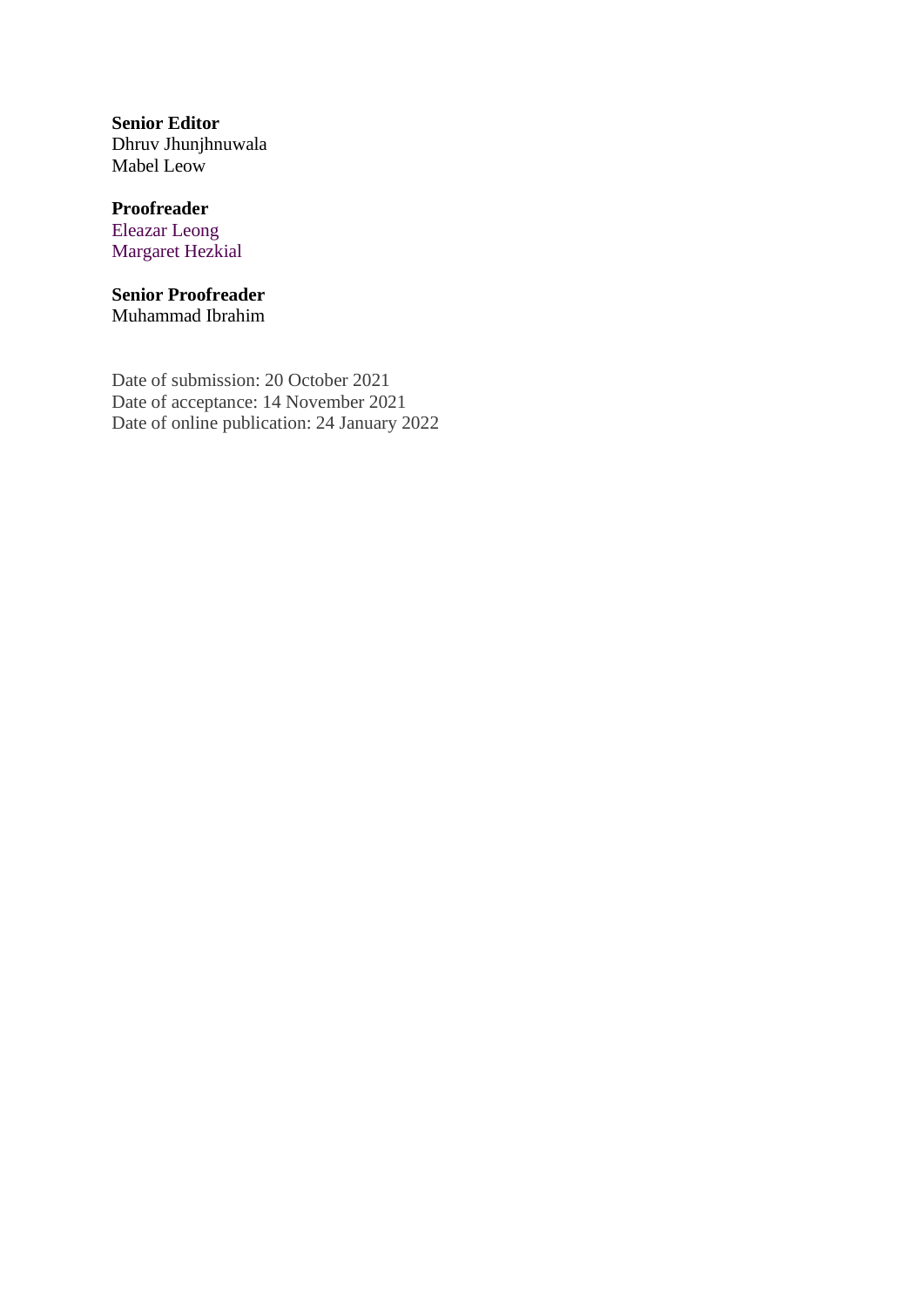### **Cover page AMSJ submission**

### **Type of article:** Letter

**Title of article:** The utility of the physical exam: a reflection

### **Author:**

Mohit Kumar

Bachelor of Science (BSc) (UWA) – 2016. Doctor of Medicine (MD) (UWA) 4 years, currently 4th Year University of Western Australia Student

I am final year MD student and have completed an undergraduate degree double majoring in Medical Sciences and Philosophy from the University of Western Australia. I have a passion for the physical exam, and my interest is Cardiology, specifically Heart Failure and role of the bedside exam in patient assessment.

### **Corresponding author details:**

Mohit Kumar Postal address: 88/6 Hampton St, Burswood, 6100, WA. Email: [antinomy1997@outlook.com](mailto:antinomy1997@outlook.com) Phone: 0438668747

#### **Source of submission:**

Excerpt from essay that won University of WA Quality and Safety Essay prize

#### **Summary:**

A reflection of my experiences of the physical examination This is an excerpt from an essay that won the 2020 UWA Quality and Safety Essay prize.

**Keywords:** physical exam, art of medicine, education

**Number of tables:** 0

**Number of figures:** 1

**Word count:** 1198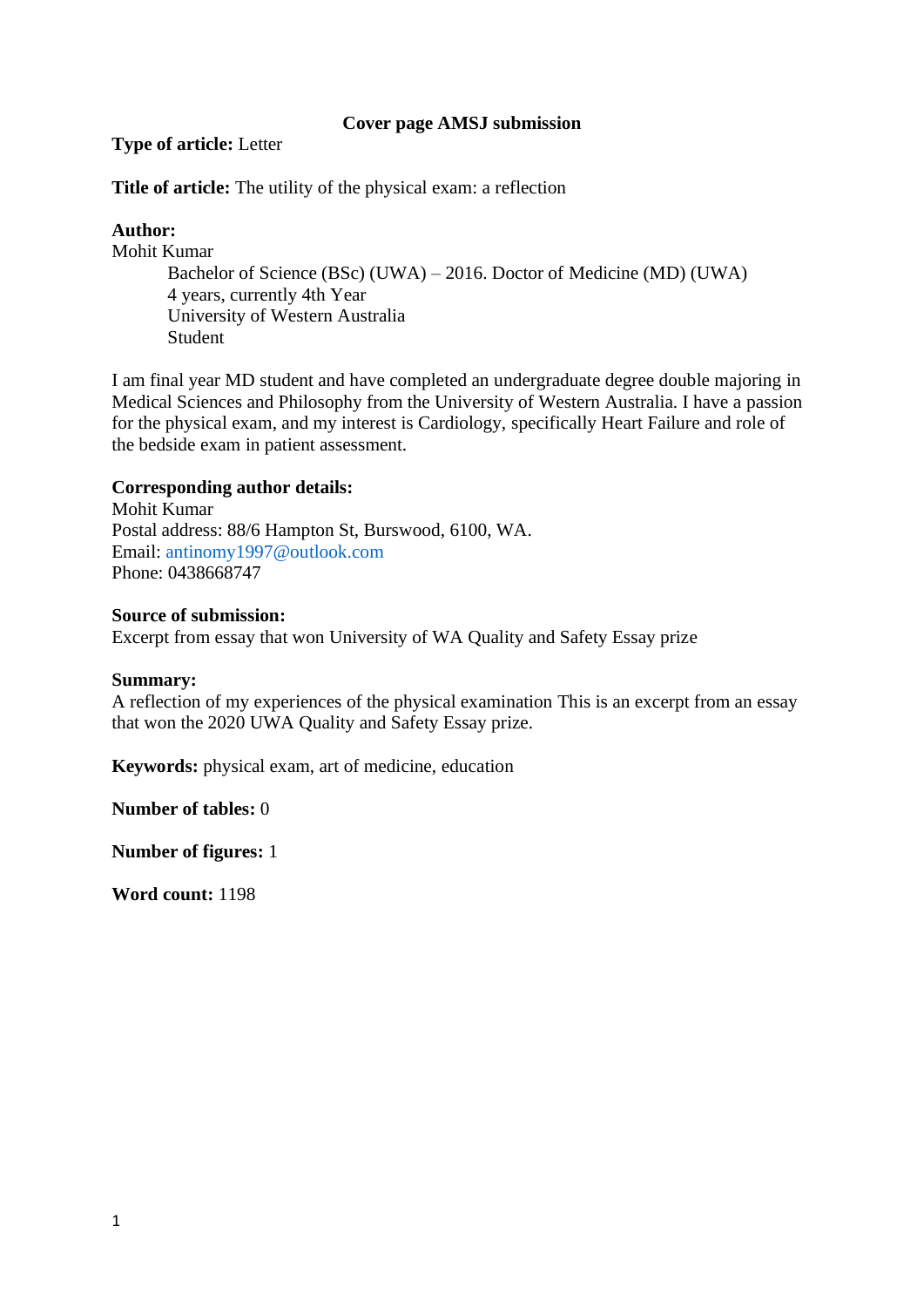### **The utility of the physical exam: a reflection**

We are taught early on in medical school the importance of the physical exam. Equipped with our rudimentary knowledge of signs such as Osler's nodes and Duputryen's contractures to diagnose infective endocarditis or chronic alcoholism, we are sent forth into the wards only to discover that in the technologically advancing world of medicine, the physical exam is at times neglected by our seniors and fellow medical students. As medical students on the ward, we observed that many doctors seem to have a conception that the physical exam is becoming an outdated remnant of olden day medicine and cannot compare to the "superior" investigating modalities of this decade.

This decline of the physical exam was noted in a review by Jauhar, who found that the attitude of medical professionals towards the physical exam was becoming increasingly cynical [1]. In the last thirty years alone, there has been a general deterioration in physical examination skills amongst medical trainees [1,2]. The cause appears to be multi-factorial such as doctors spending more time around computers at the expense of bedside interaction with the patient, resulting in less time to practice the physical exam. The time pressures of modern-day medicine also mean that physical examinations are often rushed or cannot be performed in their entirety [3]. There is also a prominent perception that certain clinical skills are not valuable due to alternative diagnostic modalities. Some argue that the primary reason for this is that doctors are becoming more uncomfortable with uncertainty. Whilst a physical examination manoeuvre might allow one to diagnose a condition with a probability of 80 percent, there is a strong urge to get additional tests to be 100 percent certain. This urge stems from a fear of legal repercussions and a loss of trust in subjective observation [1,2,4].

My experience in this regard occurred in the cardiology department. Our team had admitted a new patient who was noted to have an unknown heart murmur. The consultant listened to the patient's chest for approximately five seconds and moved on. When I asked him what he thought of the murmur, he replied "We don't really do that anymore because everyone on this ward will receive an echo anyway". His response struck a chord with me. I always thought cardiology was one of the most physical exam-heavy specialities, and a consultant of all people would at least try to identify the murmur. I also noticed throughout my placement that other doctors shared this mentality where instead of attempting to identify an auscultatory finding, many doctors would order an echocardiogram or x-ray. I wonder; in these days of easily accessible imaging, are doctors losing the ability to auscultate?

Evidence shows however that cardiac auscultation is still a useful tool to diagnose or exclude a variety of cardiac pathologies. When compared with echocardiography, auscultation can differentiate, with a reasonable degree of accuracy, a systolic murmur that is functional from one that has a pathological cause [5]. Furthermore, a systematic review found that auscultation by cardiologists was accurate when compared to gold standard echocardiography for detecting various causes of pathological systolic murmurs, particularly aortic stenosis (positive likelihood ratio (+LR) 8-101) [6]. A similar systematic review found this also to be the case for diastolic murmurs, especially aortic regurgitation (+LR 8.8-32) [7]. I have heard legends of skilled physicians who were able to quantify the severity of an aortic lesion just by listening to the portion of systole when the murmur occupied. I have often dreamed of becoming that type of doctor. Yet today, is the stethoscope we wear around our neck slowly becoming nothing more than a fashion accessory?

Studies that evaluate the diagnostic accuracy of cardiology physical exam manoeuvres are difficult to interpret because the physical examination is highly skill dependent. A study investigating the accuracy of bedside jugular venous pressure (JVP) assessment among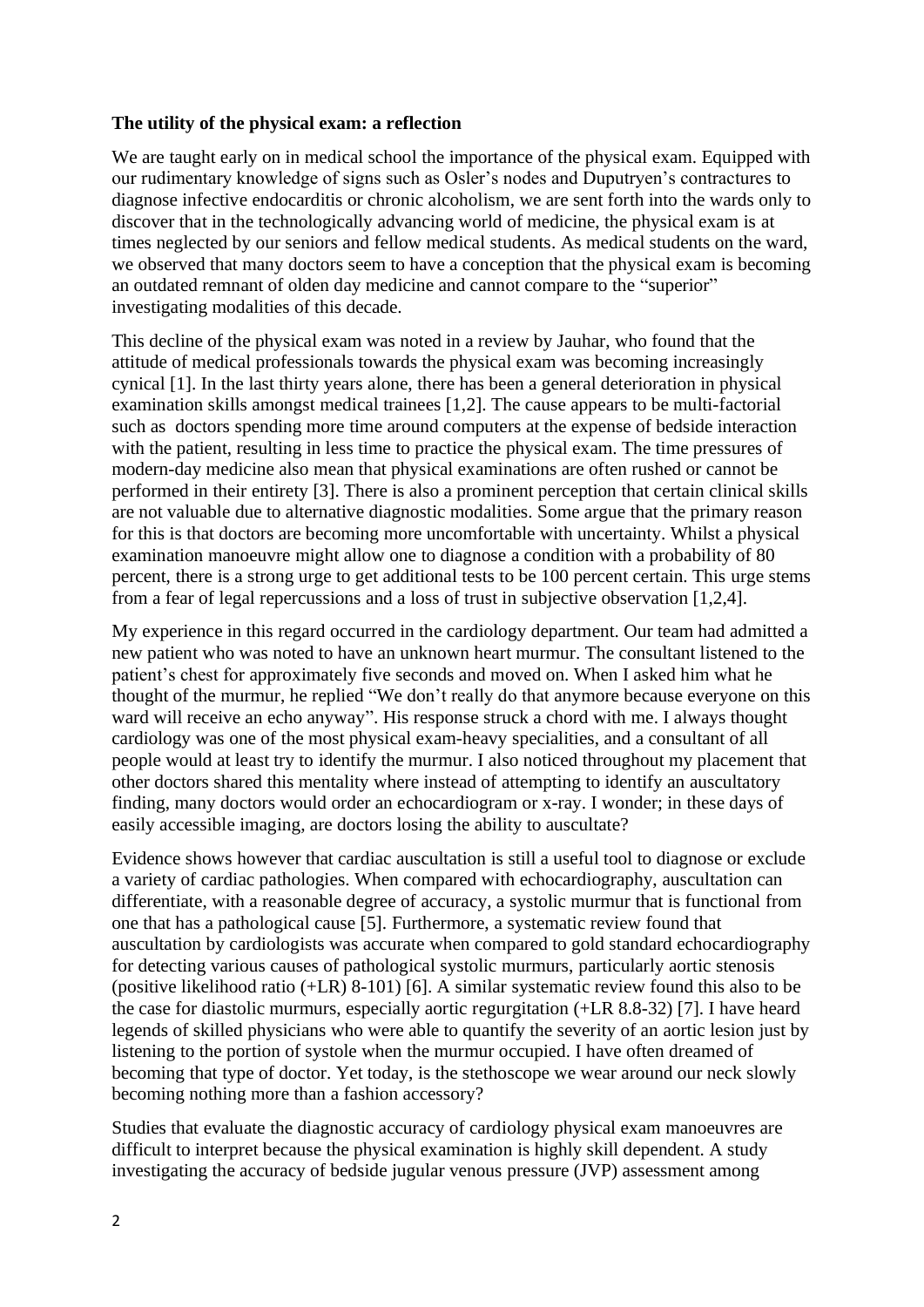cardiologists, internal medicine residents, and medical students found that sensitivities improved with increasing clinical experience [8]. Another Australian-based study of basic physician trainees showed that an intensive clinical training period, consisting of bedside teaching and repeated JVP assessments, was associated with an improvement in JVP accuracy, particularly in its specificity and diagnostic odds ratio [9]. Repeated use of physical exam manoeuvres seems to be associated with an improved physical exam accuracy and this is noticed even among medical students [10]. It seems to be the case that regular, repeated practice of physical exam manoeuvres plays a key role in increasing the skill and therefore, the diagnostic accuracy of the physical exam.

During medical school, I have also had experiences that have reaffirmed the value of physical exams. During one of my surgical terms, a more experienced surgical consultant would make time to take students to an interesting patient and teach us individually the techniques within the surgical abdominal exam. He would stand, with a discerning eye, at the bedside whilst we performed various physical examination manoeuvres. We learnt pearls like how percussion is a less painful and more sensitive way to test for rebound tenderness or that having the patient's bed raised was crucial to obtain the necessary leverage for good palpation [11]. He told us there is no substitute for a surgeon's hand in the diagnosis of acute appendicitis. I found that learning experiences with him were some of the best in medical school.

A common, and widely regarded critique of the physical exam is that it has a low diagnostic accuracy when compared to medical imaging and labs. Whilst this criticism may hold true to many exam manoeuvres, it is certainly not universal. Take the above example of appendicitis for instance. The likelihood ratios of clinical signs like right lower quadrant pain and tenderness (+LR: 7.3-8.5, negative likelihood ratio (-LR): 0-0.28) or rigidity (+LR 3.0-4.8, - LR: 0.79-0.85) are comparable to modalities like ultrasound (+LR 3.03-6.68, -LR 0.17-0.42) or gold standard CT ((+LR 6.86-12.6, -LR 0.06-0.17) [11-13]. The problem lies not with the accuracy of the physical exam, but rather the lack of an evidence-driven approach to choosing suitable physical exam manoeuvres [2,11]. Furthermore, overreliance on excessive diagnostic tests, where the diagnosis could have been made by physical diagnosis, introduces a diagnosis-time delay, exposes patients to side effects, creates additional healthcareassociated costs, and often reveals incidental findings which may lead to unnecessary workup [14].

Lastly, physical diagnosis falls into the art of medicine. Simply touching the patient or taking a few minutes to listen to their heart, even though you will likely hear nothing, goes a long way in building a patient's trust in their physician. It is in and of itself a therapeutic intervention that builds rapport and increases patient satisfaction [15,16].

Like any skill, the physical examination must be perfected through practice. It should also be scrutinized through the lens of evidence-based medicine. Only then, does it become a valuable tool in a physician's arsenal. In the words of Sir William Osler: "Learn to see, learn to hear, learn to feel, learn to smell, and know that by practice alone you can become expert. Medicine is learned by the bedside and not in the classroom." (Figure 1) [17]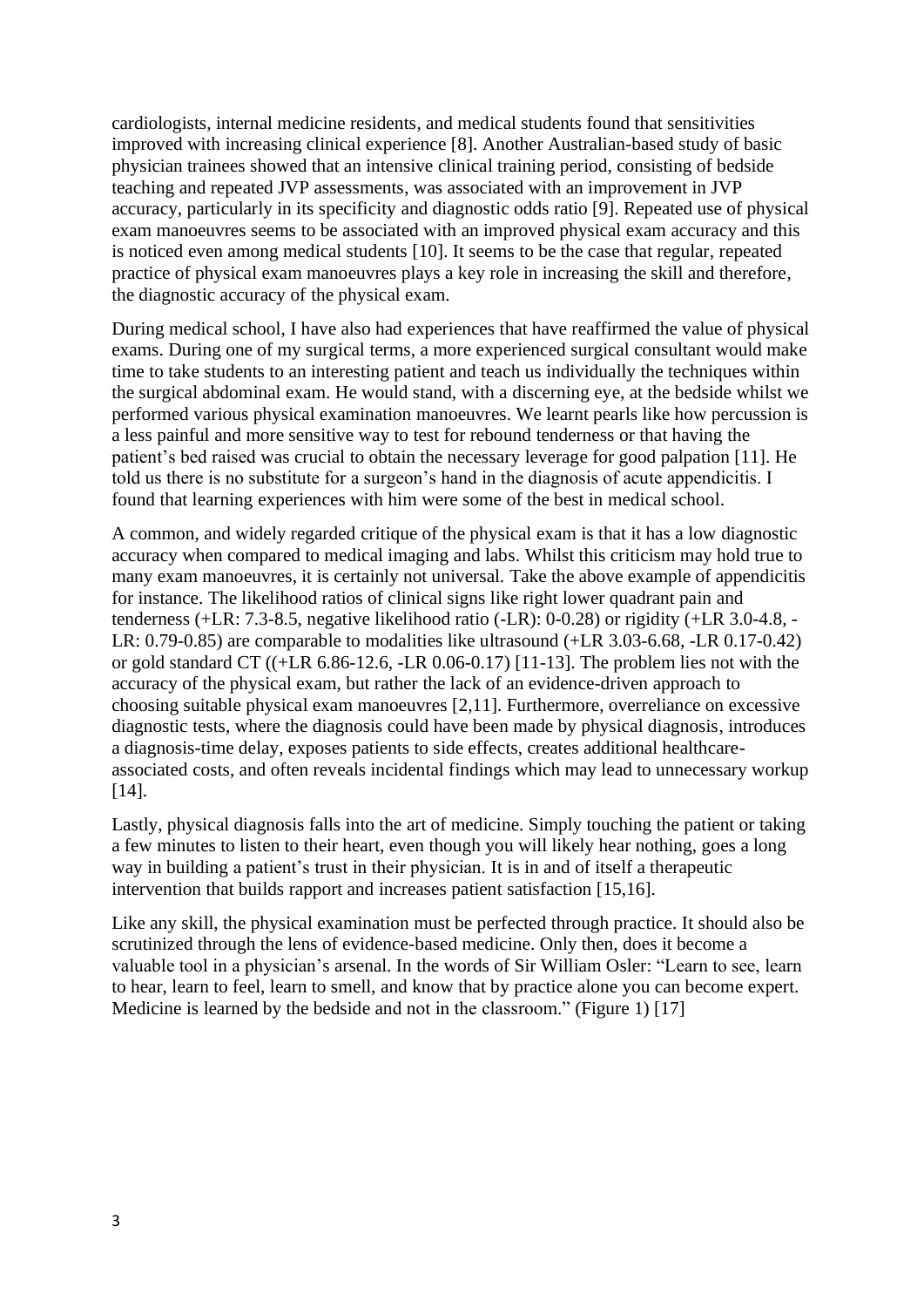# **Figure names:**

Figure 1: Sir William Osler, performing an exam at the bedside [17]

## **Conflicts of Interest**

None

### **Author Contribution**

Written by Mohit Kumar

# **Funding**

None

# **Acknowledgements**

None